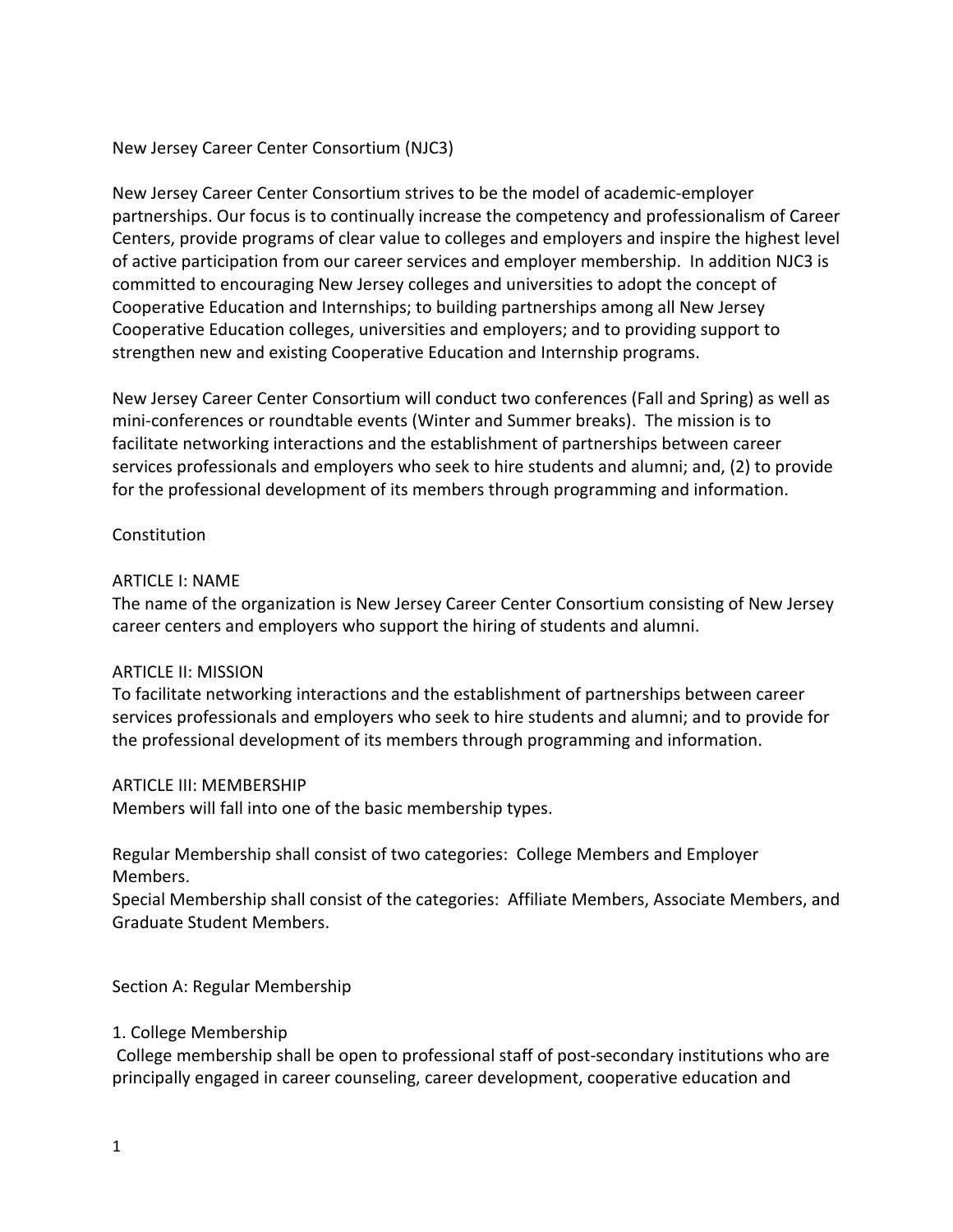internship development, employer/recruitment relations and/or employment at these institutions.

# 2. Employer Membership

Employer membership shall be open to persons principally engaged in partnering with college members described in Section A-1 and whose primary responsibilities are the recruitment and/or career development of students/graduates from these educational institutions.

These individuals must be employees of firms or organizations which select and train graduates from colleges and universities for employment within their organization only.

Section B: Special Membership

### 1. Affiliate Members

A person no longer eligible for College or Employer membership who has contributed to the field of human resources, college relations or career services may apply for and be approved for Affiliate Membership by the Executive Board. This will be done by submitting a statement indicating the nature of the interest in the association.

Affiliate Members pay dues and are allowed to vote, but may not hold office or chair a committee. They may serve as a member of a committee.

## 2. Associate Membership

Associate membership is open to representatives of organizations whose purpose is to provide a service to career services and/or HR/staffing functions, and are complementary to, consonant with, and supportive of the purposes of this Association, but who do not qualify for either College or Employer membership.

Associate Members pay dues and are allowed to vote, but may not hold office or chair a committee. They may serve as a member of a committee.

# 3. Graduate Student Membership

Graduate Student Membership is open to graduate students enrolled at an accredited degreegranting institution and preparing for a career in career services and/or HR/staffing. A student may retain this Graduate Student membership status for up to one year following completion of degree requirements unless or until the student is eligible for membership in one of the above categories. Student membership is not open to any individual who would be eligible for membership under the above categories.

Graduate Student members may not vote, hold office, or chair a committee. *(footnote 5)*

Section C: Conditions of Membership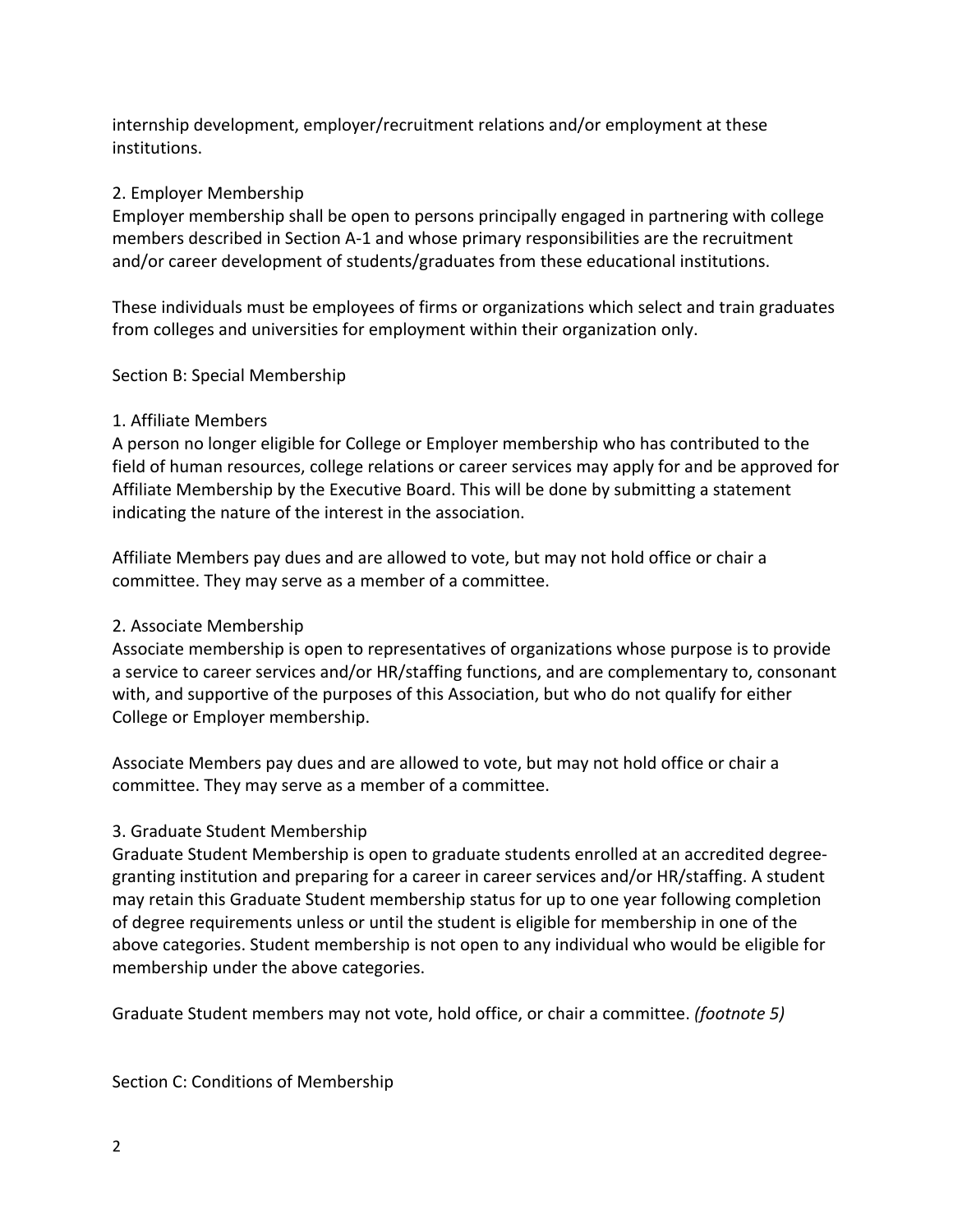Requests for initial membership, requests for a change from one type of membership to another, or notification of a significant change of duties and/or employer shall be submitted to the Vice President of Finance and Membership who shall provide any required forms.

If for whatever reason a member is no longer qualified for membership under the terms of Article III, Section A, that membership will automatically terminate at the end of the fiscal year, unless exception is approved by the Executive Board.

1. Membership in the New Jersey Career Center Consortium is expressly conditioned upon compliance by all members with the purposes set forth in its constitution and by-laws.

2. Any member who fails to comply strictly with the purpose of New Jersey Career Center Consortium may be placed on probation or suspended from membership. The power to enforce this provision is vested in the Executive Board, which shall take action by vote of the majority of the Executive Board.

3. A decision by the Executive Board to exclude a member from membership to New Jersey Career Center Consortium or to place a member on probation or suspension may be appealed to the membership at the next annual spring meeting.

A two-thirds vote of all members present shall be required to reverse a decision of the Executive Board.

Section D: Approval of Membership

If there is a question about a membership application, the President or designee shall receive, review and take appropriate action reporting the same to the Executive Board.

ARTICLE IV: BASIC POLICIES

Section 1: The basic policies of the Association are:

A. The Association shall be noncommercial, nonsectarian and nonpartisan.

B. The Association shall cooperate with colleges, universities, and employers to support the improvement career services and employer relations, but shall not attempt to interfere with the administration of those organizations.

C. The Association may cooperate with other organizations and agencies concerned with career centers and employers, but persons representing the Association in such matters shall have no authority to make commitments that bind the Association to that action or to policies, unless such authority is specifically delegated under the terms of these Bylaws or under the parliamentary authority adopted in Article VII.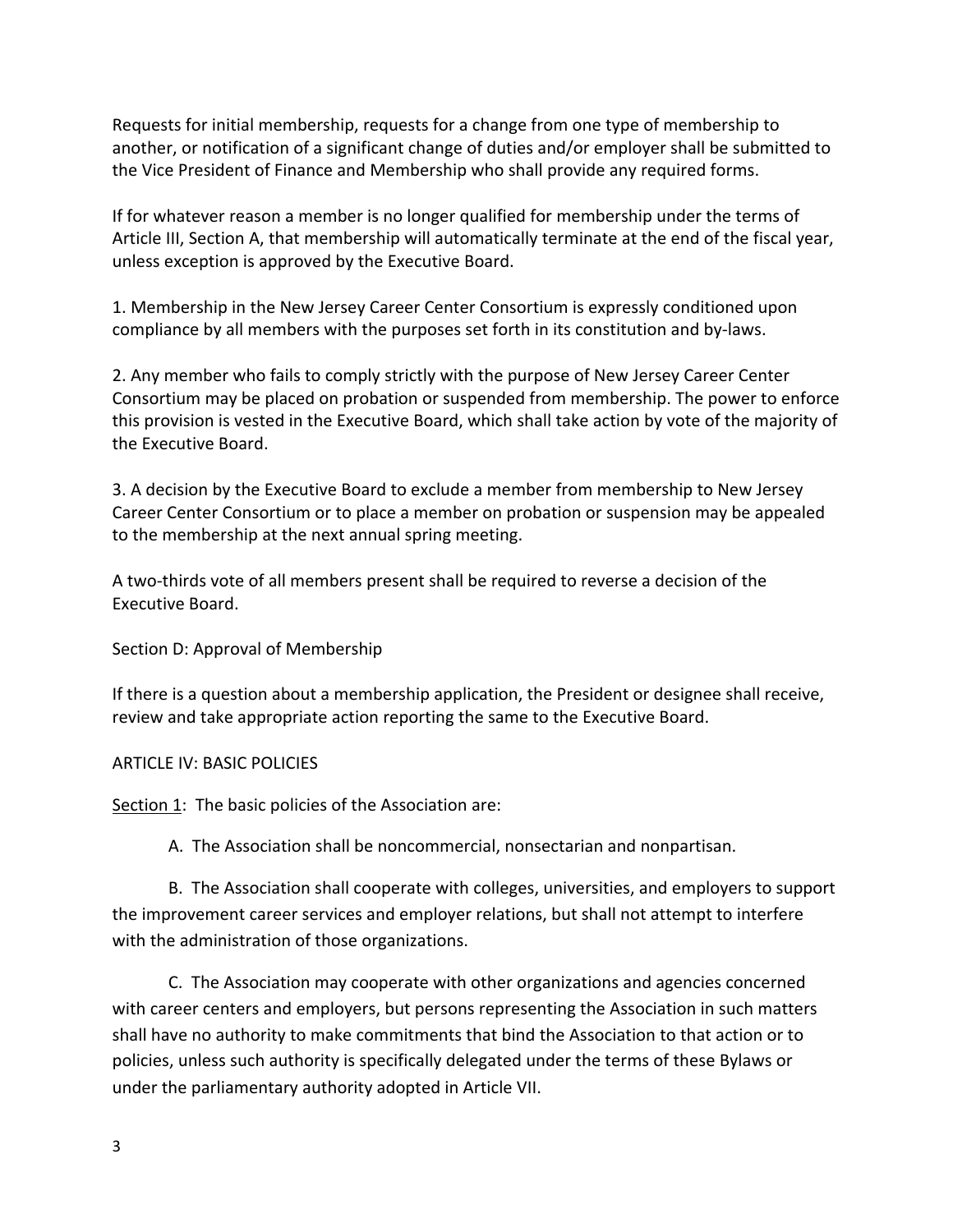D. Neither the name of the Association nor the names of any members in their official capacities shall be used in any purpose unless directly related to the promotion of the objectives of the Association, nor shall those names be used in any connection with a commercial concern or with any partisan interest.

E. The Association shall not participate, directly or indirectly, in any political campaign on behalf of any candidate for public office or in opposition to any such candidate, nor shall the Association attempt to affect the outcome of any political campaign in any way, including the publishing or distributing of any statements.

#### Section 2: Personal Liability

The Trustees and officers of the Corporation shall not be personally liable for any debt, liability or obligation of the Corporation. All persons, Corporations or other entities extending credit to, contracting with, or having any claim against the Corporation may look only to the funds and property of the Corporation for the payment of any such contract or claim, or for the payment of any debt, damages, judgment or decree, or of any money that may otherwise become due or payable to them from the Corporation

### Section 3: Indemnification

The Corporation shall, to the extent legally permissible and only to the extent that the status of the Corporation as an organization exempt under Section  $501(c)(3)$  of the Internal Revenue Code of 1954, as amended, is not affected thereby, indemnify each of its Trustees, officers, employees and other agents (including persons who serve at its request as Trustees, officers, employees or other agents of another organization in which it has an interest) against all liabilities and expenses, including amounts paid in satisfaction of judgments, in compromise or as fines and penalties, and counsel fees, reasonably incurred by him in connection with the defense or disposition of any action, suit or other proceeding, whether civil or criminal, in which he may be involved or with which he may be threatened, while in office or thereafter, by reason of his being or having been such a Trustee, officer, employee or agent, except with respect to any matter as to which he shall have been adjudicated in any proceeding not to have acted in good faith in the reasonable belief that his action was in the best interests of the Corporation; provided, however, that as to any matter disposed of by a compromise payment by such Trustee, officer, employee or agent, pursuant to a consent decree or otherwise, no indemnification either for said payment or for any other expenses shall be provided unless such compromise shall be approved as in the best interests of the Corporation, after notice that it involves such indemnification: (a) by a disinterested majority of the Trustees then in office; or (b) by a majority of the disinterested Trustees then in office, provided that there has been obtained an opinion in writing of independent legal counsel to the effect that such Trustee,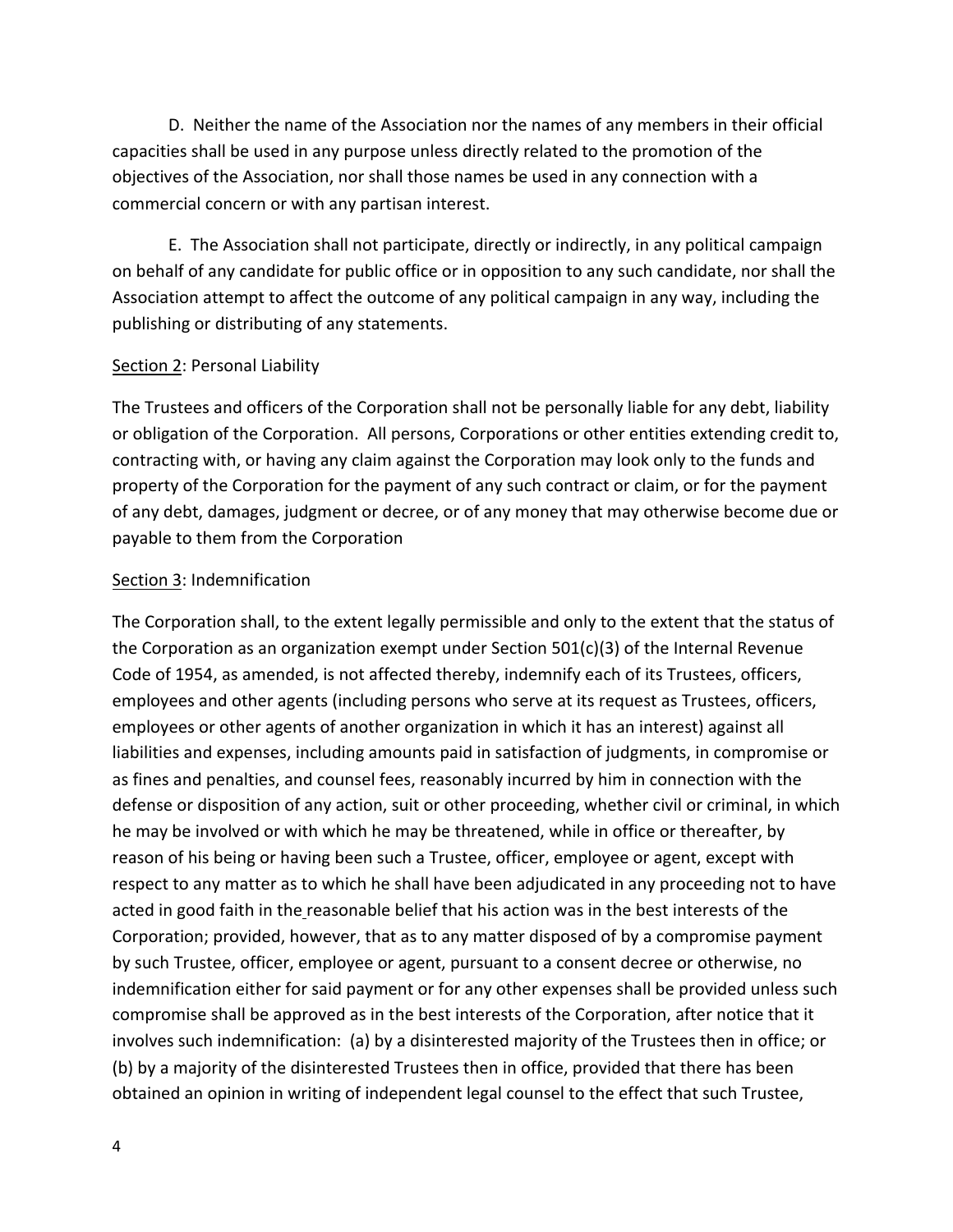officer, employee or agent appears to have acted in good faith in the reasonable belief that his action was in the best interests of the Corporation; or (c) by a majority of the disinterested members entitled to vote, voting as a single class. Expenses including counsel fees, reasonably incurred by any such Trustee, officer, employee or agent in connection with the defense or disposition of any such action, suit or other proceeding may be paid from time to time by the Corporation in advance of the final disposition thereof upon receipt of an undertaking by such individual to repay the amounts so paid to the Corporation if he shall be adjudicated to be not entitled to indemnification under applicable state law. The right of indemnification hereby provided shall not be exclusive of or affect any other rights to which any Trustee, officer, employee or agent may be entitled. Nothing contained herein shall affect any rights to indemnification to which corporate personnel may be entitled by contract or otherwise under law. As used in this paragraph, the terms "Trustee", "officer", "employee", and "agent" include their respective heirs, executors and administrators, and an "interested" Trustee is one against whom in such capacity the proceedings in question or another proceeding on the same or similar grounds is then pending.

### ARTICLE V Non-Profit Status

Notwithstanding anything in these bylaws to the contrary, the following shall apply to all affairs and actions of the Corporation:

The purpose of the Corporation, as stated herein, shall be carried out by its board of Trustees in a manner that will enable the Corporation to qualify as an organization exempt from taxation under Section 501(c)(3) of the Internal Revenue Code and the regulations promulgated thereunder. Toward this end, the Corporation shall have the following powers in furtherance of its purposes:

A. The Corporation may purchase, receive, take by grant, gift, devise, bequest or otherwise, lease, or otherwise acquire, own, hold, improve, employ, use and deal in and with real or personal property, or any interest therein, wherever situated, in an unlimited amount;

B. The Corporation may solicit and receive contributions from any and all sources and may receive and hold, in trust or otherwise, funds received by gift or bequest;

C. The Corporation may sell, convey, lease, exchange, transfer, mortgage, pledge, encumber, create a security interest in or otherwise dispose of, by gift or in any other manner, any or all of its property, or any interest therein, wherever situated and however acquired;

D. The Corporation may purchase, take, receive, subscribe for, or otherwise acquire, own, hold, vote, employ, sell, lend, lease, exchange, transfer, or otherwise dispose of, mortgage, pledge, use or otherwise deal in and with, bonds and other obligations, shares or other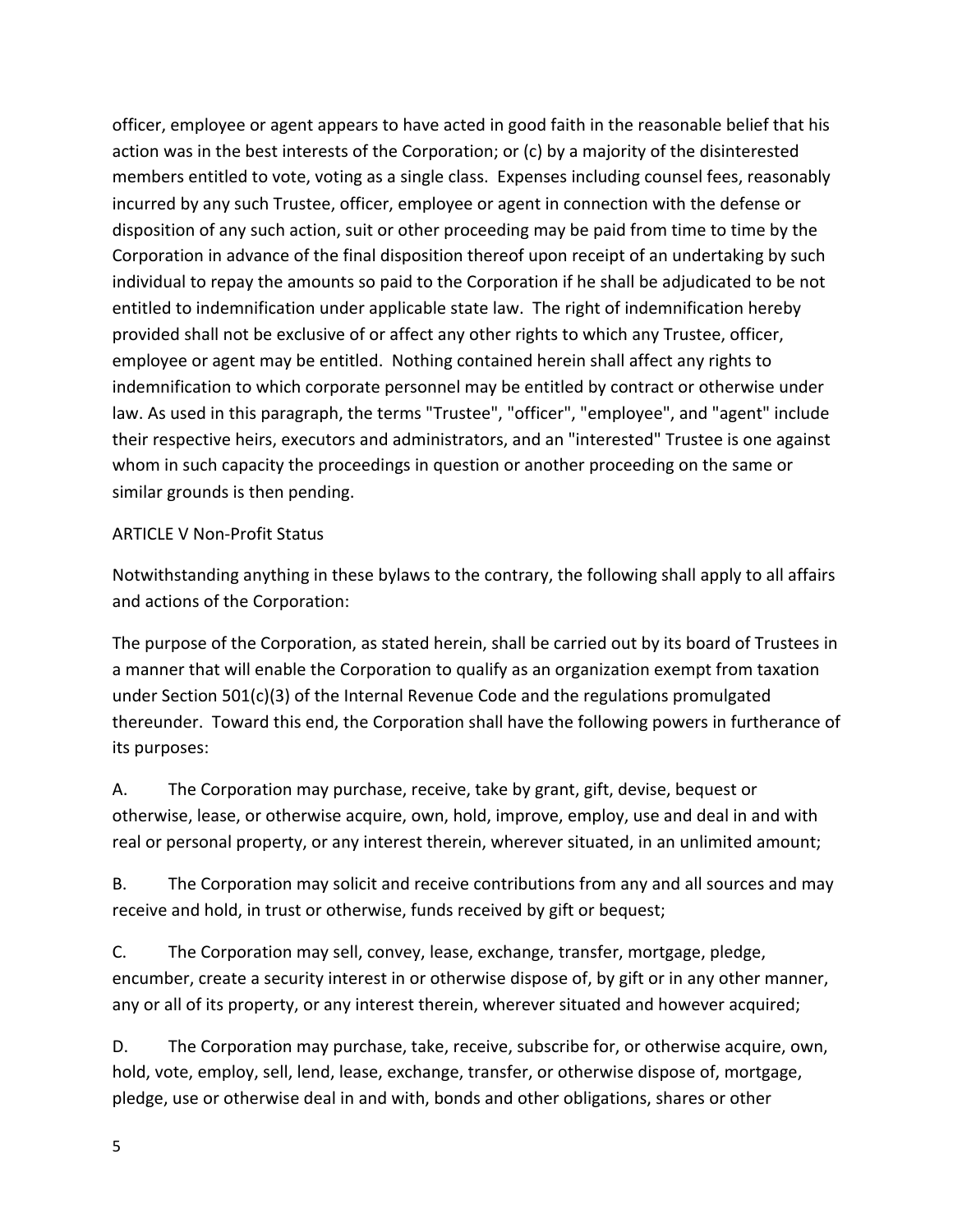securities or interests issued by others, whether engaged in similar or different business, governmental or other activities;

E. The Corporation may make contracts, give guarantees and incur liabilities, borrow money at such rates of interest as the Corporation may determine and issue its notes, bonds and other obligations with or to any person, firm association, corporation, municipality, country or any other entity;

F. The Corporation may lend money, invest and reinvest its funds, and take and hold real and personal property as security for the payment of funds so loaned or invested;

G. The Corporation may be an incorporator of other corporations of any type or kind;

H. The Corporation may be a partner in any business enterprise which it would have power to conduct by itself;

I. The Trustees may make, amend or repeal the by-laws in whole or in part, except with respect to any provision thereof which by law or the by-laws requires action by the members;

J. Meetings of the members may be held anywhere in the United States;

K. The Corporation may exercise all powers necessary or convenient to effect any or all of the purposes for which the Corporation is formed; provided, however, that no such power shall be exercised in a manner inconsistent with the applicable state law or the requirements contained in Section 501(c)(3) of the Internal Revenue Code and the regulations promulgated thereunder.

L. Notwithstanding any powers granted to this Corporation by these Articles, its by-laws or by applicable law the following limitations upon said powers shall apply and be paramount:

M. No part of the net earnings of the Corporation shall inure to the benefit of any member, trustee or officer of the Corporation, or any private individual. No member, trustee or officer of the Corporation shall be entitled to compensation of any kind for services rendered to or for the Corporation in furtherance of one or more of its purposes. No member, trustee or officer of the Corporation or any private individual shall be entitled to share in the distribution of any of the corporate assets upon the dissolution of the Corporation.

N. None of the activities of the Corporation shall involve the dissemination of propaganda, or otherwise attempting to influence legislation;

O. The Corporation shall not participate in or intervene in (including the publication or distribution of statements) any political campaign on behalf of any candidate for public office;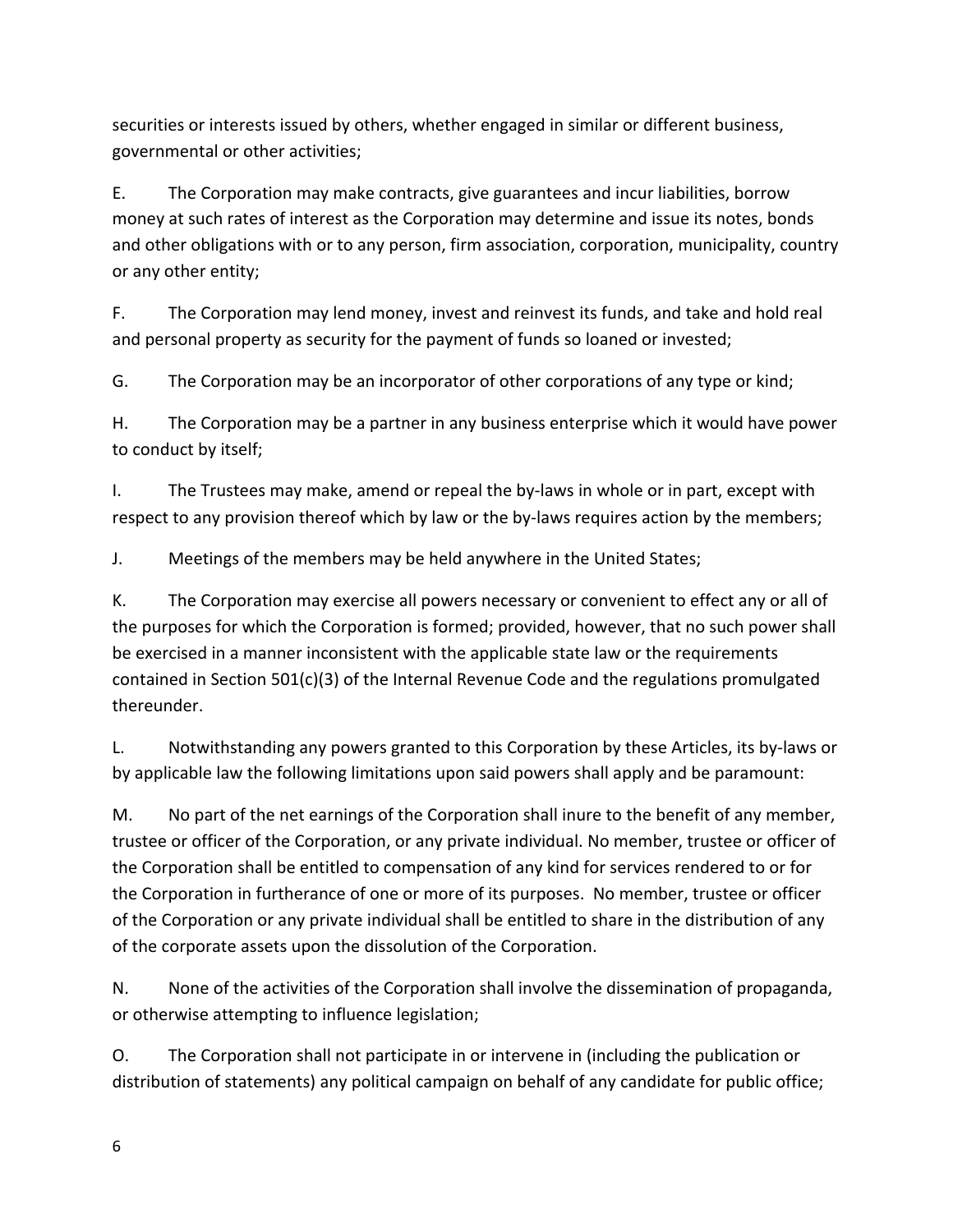P. Notwithstanding any other provision of these Articles of Organization, the Corporation shall not conduct or carry on any activities not permitted to be conducted or carried on by an organization exempt from taxation under Section 501(c)(3) of the Internal Revenue Code or by an organization to which contributions are deductible under Sections 170(c)(2) and 2055(a) of the Internal Revenue Code; and

Q. Upon dissolution of the Corporation or the winding up of its affairs, the assets of the Corporation shall be distributed exclusively to such organizations which then qualify under the provisions of Section 501(c)(3) of the Internal Revenue Code as the board of Trustees may decide.

R. The Corporation will not engage in any act of self-dealing as defined in Section 4941(d) of the Internal Revenue Code or corresponding provisions of any subsequent Federal tax laws;

S. The Corporation will not retain any excess business holdings as defined in Section 4943(c) of the Internal Revenue Code, or corresponding provisions of any subsequent Federal tax laws;

T. The Corporation will not make any investments in such manner as to subject it to tax under Section 4944 of the Internal Revenue Code or corresponding provisions of any subsequent Federal tax laws; and

U. The Corporation will not make any taxable expenditures as defined in Section 4945(d) of the Internal Revenue Code or corresponding provisions of any subsequent Federal tax laws.

All references to the "Internal Revenue Code" shall be deemed to refer to the Internal Revenue Code now or hereafter in effect and the regulations promulgated thereunder or corresponding provisions of any subsequent Federal tax laws.

ARTICLE VI: OFFICERS The officers comprising the Executive Board of New Jersey Career Center Consortium shall be: President President Elect Past President Vice President for Finance and Membership Vice President for Communications and Website Vice President for Employer Services Vice President for Awards Vice President for New Trends and Legal Issues Vice President for Networking and Social Events Parliamentarian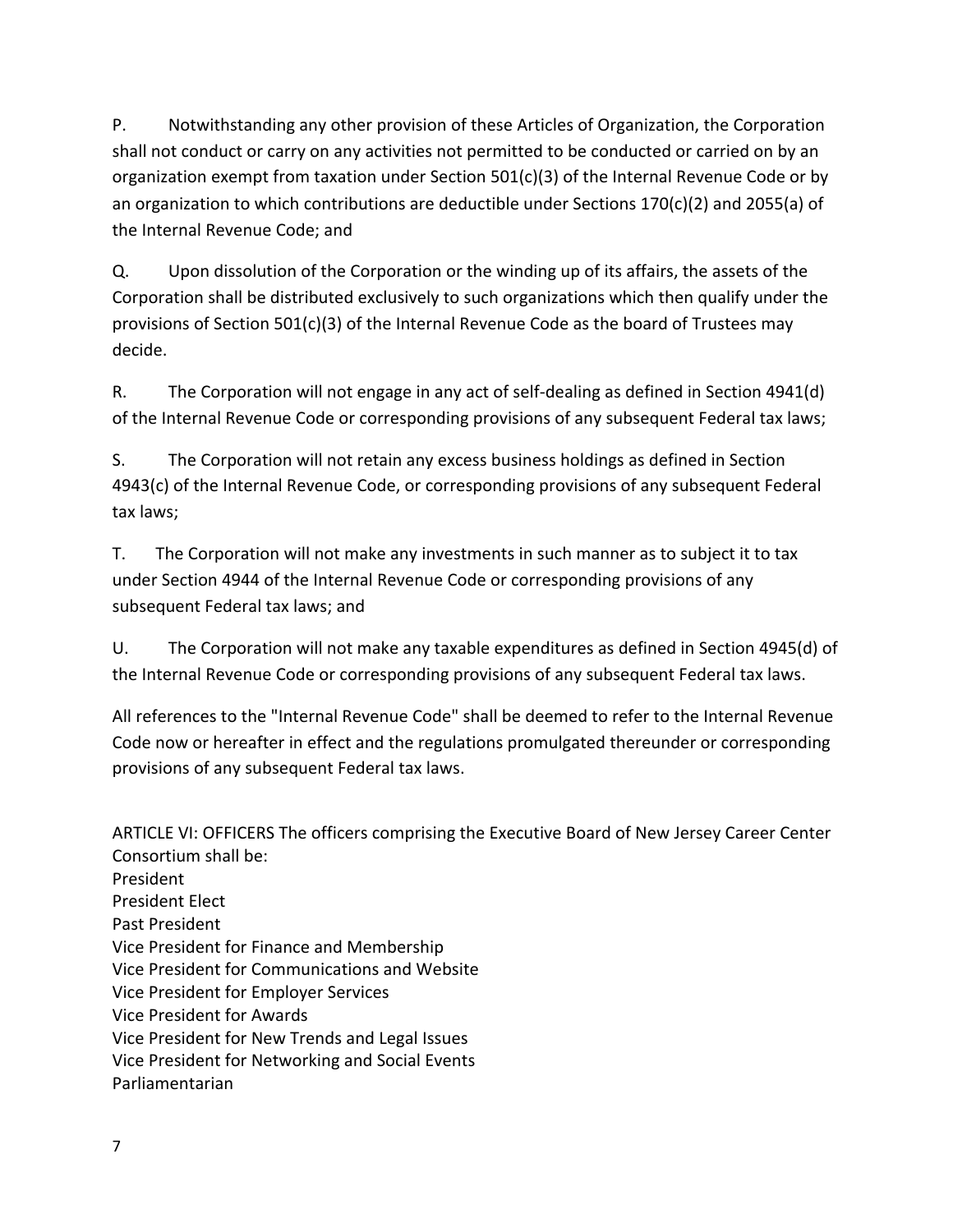Section A

The Executive Board shall have administrative responsibility for all policies of the organization.

Section B

Members of the Executive Board shall be elected in April by the membership and shall assume office on July 1.

The election procedures shall be determined by the President with the approval of the Executive Board.

ARTICLE VII: RESPONSIBLILTIES OF THE OFFICERS Section A: Duties of Officers

As determined by a two-thirds vote by the Executive Board, duties and responsibilities may be added, removed, or revised to executive board positions. *(footnote 6)*

1. President:

The responsibilities of the President are:

Preside at all the meetings of New Jersey Career Center Consortium and the Executive Board. Serve as a member ex-officio, with the right to vote, on all committees or task forces.

Communicate with the membership on such matters as he or she deems proper to promote the goals of the association.

Perform the other duties and responsibilities as determined by the Executive Board.

2. President-Elect/Vice President of Programming

The responsibilities of the President-Elect/Vice President of Programming are:

Perform the duties of the President, if for any reason the President is unable to do so.

Plan and organize New Jersey Career Center Consortium meetings and conferences with the active support of the Past President.

Serve as chair of the Programming Committee.

If multiple committees are created, oversee the various Programming Committees and ensure a logical sequencing. Each committee would need a lead planner.

Identify professional development and programming interests of college and employer members.

Carry out a three-year commitment as a member of the Executive Board, serving as President and Past President in subsequent years.

# 3. Past President

The responsibilities of the Past President are:

Work closely with the President-Elect/Vice President of Programming on the development of annual meetings and conferences.

Serve as a voting member and as an advisor to the Executive Board in planning and policy formulation.

Serve as a member of the Programming Committee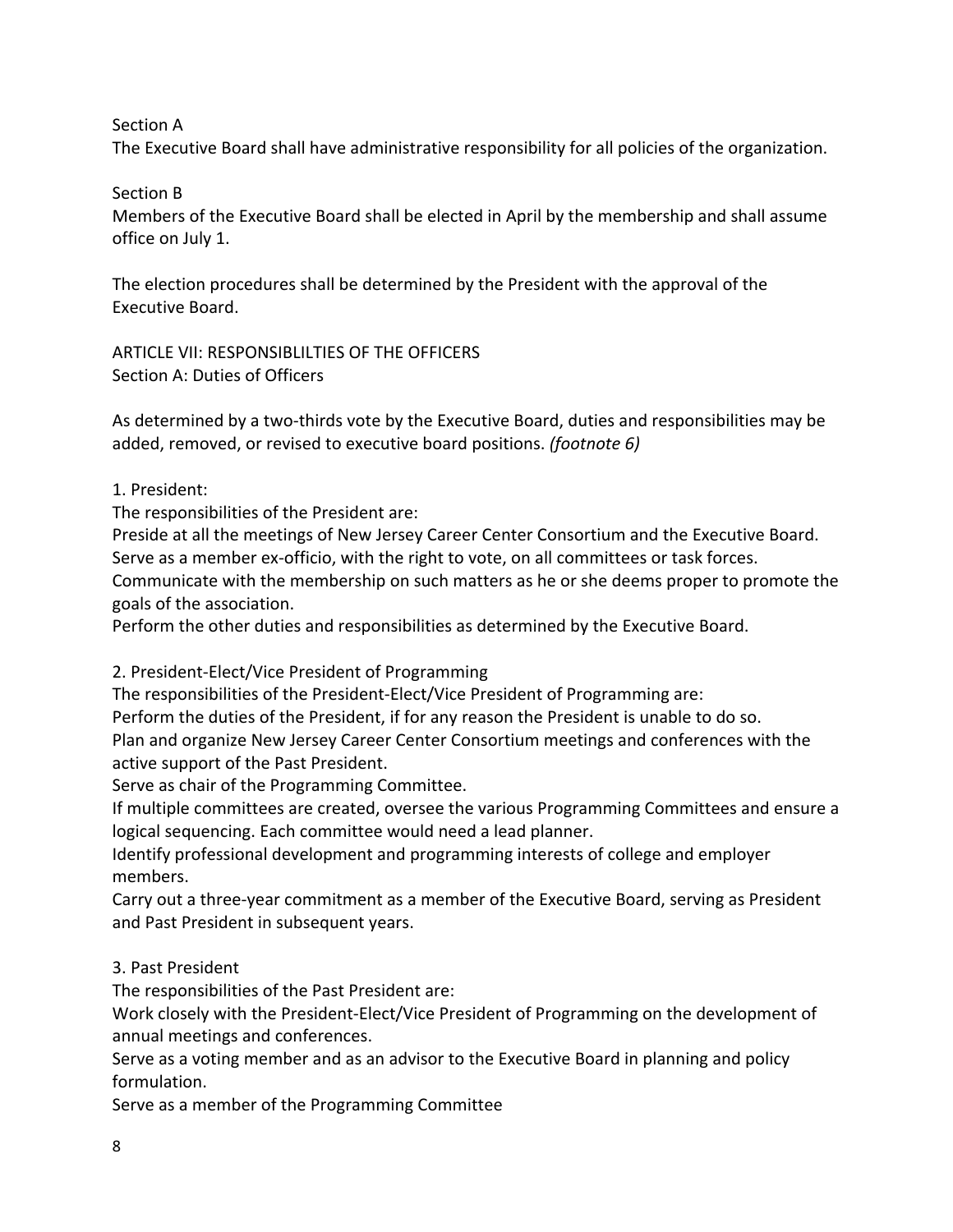Actively participate as a member of the Nominating Committee and actively work to identify nominations for open Board positions

4. Vice President for Finance and Membership

The responsibilities of the Treasurer are:

Collect all dues, maintain a membership list, and keep an account of all monies received and expended by the association.

Deposit all monies received in a bank account approved by the Executive Board and report on this account at all board meetings, the annual spring meeting, or at any other request of the President.

Provide access to all funds, books, and vouchers as requested by the President or designee from the Executive Board.

Prepare a monthly treasurer's report and quarterly reports to be submitted to the President. Prepare an annual budget report by July 31 of each year.

Prepare for the annual audit in October of each year.

Ensure documents are submitted to the IRS to maintain non-profit status.

Conduct the membership campaign each summer

Maintain and update the official membership list each year.

Prepare a monthly membership report to the Executive Board and alert Board of need to promote college and/or employer membership.

Develop and implement strategies for recruiting college members.

Receive membership renewals and process registrations prior to each conference.

Serve as member of the Programming Committee.

5. Vice President for Communications and Website

The responsibilities of the Vice President for Communications and Website are:

Oversee the New Jersey Career Center Consortium websites and assure that accurate and upto-date information is maintained in an appropriate manner as determined by the Executive Board.

Maintain historical files on the current year's events.

Record and post the minutes of all meetings on the website.

Create publications, promotional pieces, and newsletters and determined by the Executive Board

Maintain and monitor LinkedIn and other appropriate social networking sites.

Publish the membership directory each fall.

Market and promote college membership attendance at meetings

Take on the role of the Vice President of Programming/President-Elect, in the event that that person must take on the role of President.

6. Vice President for Employer Services

The responsibilities of the Vice President for Employer Services are:

Serve on the Executive Board to ensure representation of the interests of employer members in matters relating to the New Jersey Career Center Consortium.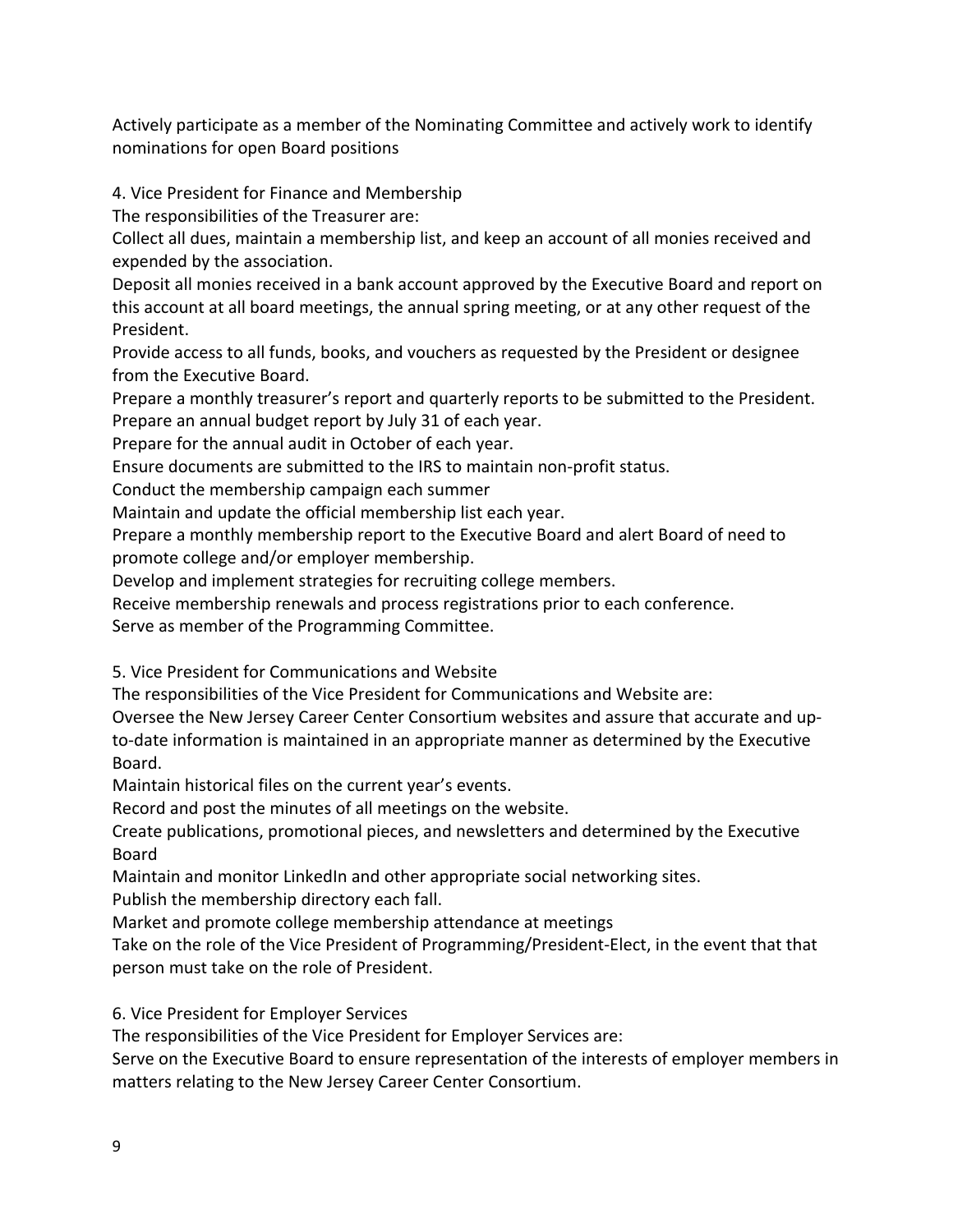Determine and articulate the tangible benefits received by employer members and establish practices to deliver these benefits.

Act as chief liaison to employer members to share concerns and ideas with the Executive Board. Network with employers to market and promote employer membership and attendance at meetings.

Develop and implement strategies for recruiting employer members. Perform other duties as agreed upon with the Executive Board.

7. Vice President for Awards

The responsibilities of the Vice President for Awards are:

Encourage student and practitioner participation and recognition through awards programs.

Serve as chair of the Event and Recognition Committee for Awards.

Work with membership to obtain recommendations.

Create a rubric to identify criteria for award recipients.

Identify and recognize employers who excel at internship and cooperative education experiences.

Train and encourage members to conduct research and use evaluation strategies to strengthen cooperative education and internships through a practitioner award program.

8. Vice President for New Trends and Legal Issues

The responsibilities of the Vice President for New Trends and Legal Issues are:

Stay current on all employment-related issues, specifically related to college student

employment (full time, internships and co-ops.)

Present new issues and updates at Executive Board meetings.

Work with Vice President for Communications and Web Site on informing membership of legal trends and updates.

9. Vice President for Networking and Social Events.

The responsibilities of the Vice President for Networking and Social Events are:

Create opportunities for social interactions (live and virtual)

Establish opportunities for informal best practices sharing

10. Parliamentarian

The responsibilities of the Parliamentarian are:

Be informed and well versed in formal organizational policies and procedures to inform the Executive Board, guide relevant communications to members, and ensure compliance related to specific governance (this is not a role that communicates directly with membership unless directed through the Executive Board.)

Attend all Executive Board and general meetings and provide necessary advice on parliamentary procedures when requested, provide clarification on issues involving the bi-laws, oversee voting procedures at meetings when needed and serve as Chair of the Archival Committee.

Section B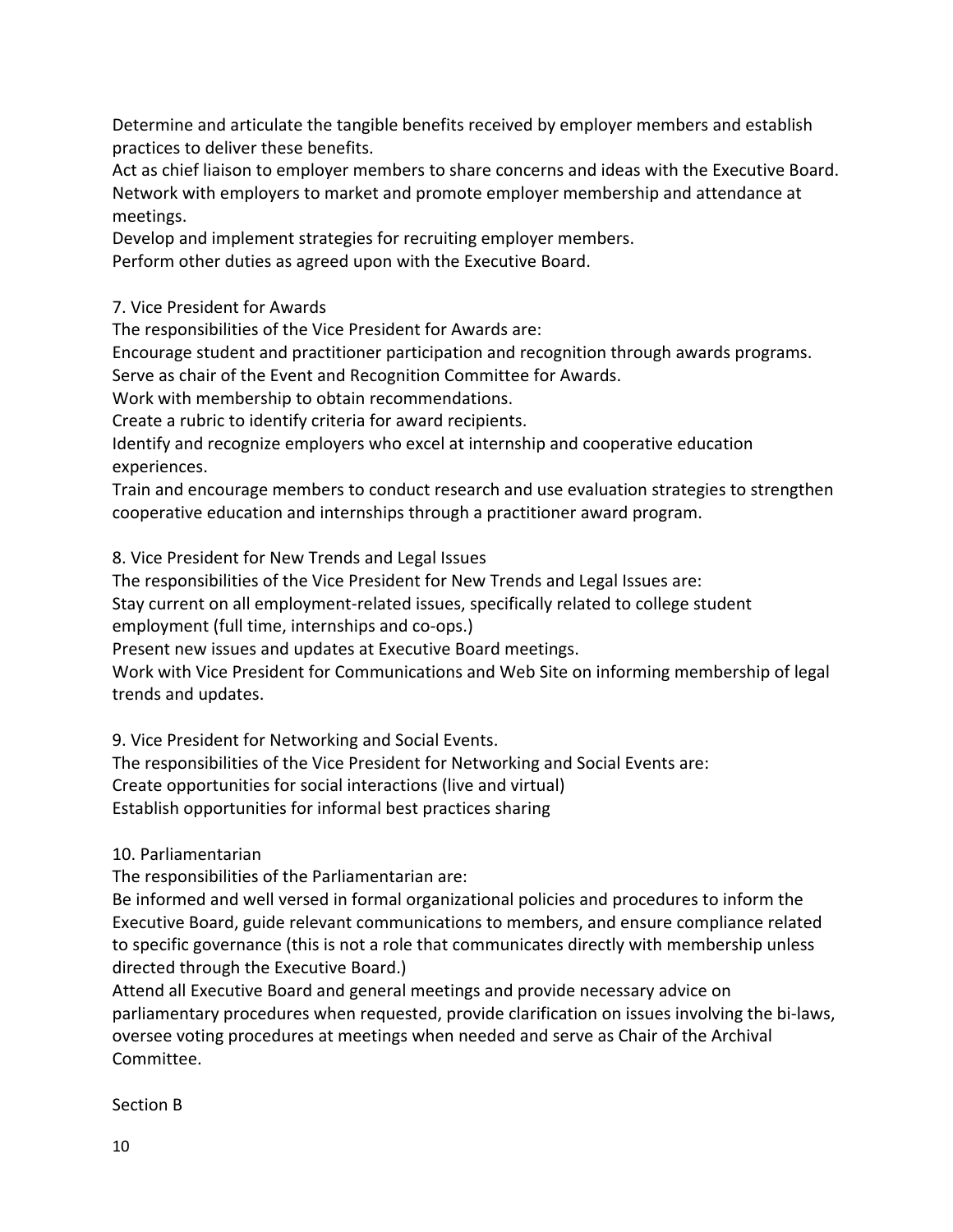The officers shall be elected by the membership.

All terms shall be one year with the exception of the Vice President of Finance and Membership, which shall be a two-year term *(footnote 1).*

The succession from President-Elect to Past President shall be automatic without further election.

### Section C

No officer shall be elected to serve more than two consecutive terms in the same office, with the exception of the Vice President of Finance and Membership, which shall be elected to serve no more than one term *(footnote 2).*

### Section D

Each member of the Executive Board shall be entitled to one vote.

### Section E

Each member of the Executive Board shall have those duties and responsibilities as stated above in Article VI, Section A.

### Section F

If a position held by a member of the Executive Board, other than President or President-Elect, is vacated for any reason, the President, with the approval of the Executive Board, shall appoint a member in good standing to fill the position until the spring elections of that year.

### Section G

If the President shall vacate the office or be unable to serve, the President-Elect will automatically fill the unexpired term of the President. The Vice President for Communications and Website will automatically assume the position of President-Elect. The President will then appoint a member in good standing to carry out the responsibilities of the vacated position of Vice President for Communications and Web Site for that remaining term of office. During times of transition, Executive Board members may need to carry out dual roles.

If the Past President is unable to fulfill his/her duties, i.e., participate in Board meetings, attend programs or carry out duties related to programming, the Executive Board shall also appoint a previous Past President to fill the unexpired term of the current Past President.

If any officer does not fulfill her/his duties, the Executive Board will ask her/him to resign.

### Section H

The Executive Board, acting through the President, shall arrange for an annual audit of the Treasurer's books. Since the fiscal year for the New Jersey Career Center Consortium is July 1 to June 30, this audit shall be conducted by the end of October of each year.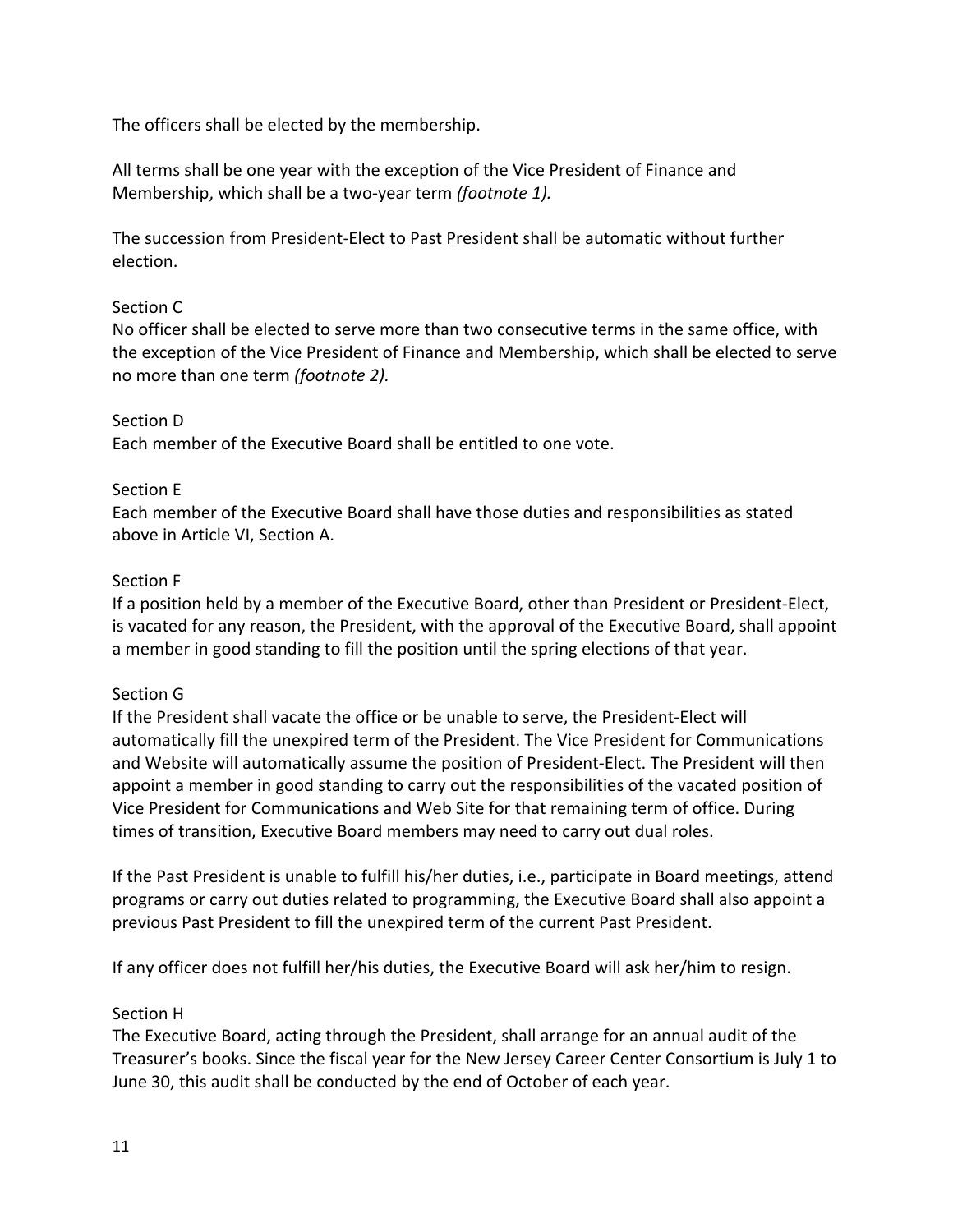## Section I

A majority of the Executive Board shall constitute a quorum. A majority of this quorum shall be sufficient to act.

### Section J:

### Executive Board Meetings

Meetings of the Executive Board shall be held on a regular basis at times established by the Board. These meetings can be in person or via teleconferencing. At least four meetings should take place typically in July, September, December, and April.

### Section K: Member Programs

At least four programs should take place each year. Programs should be geared to meet the needs of college and employer members. Recommended months are: October, January, May and August.

### ARTICLE VIII: NOMINATIONS /ELECTIONS

Members of the Executive Board shall be elected by the membership in April and shall assume office on July 1.

### Section A

In January, the President, who serves as Chairperson, will form a nominating committee, which will be approved by the Executive Board. It will consist of the President, the Past-President, and at least two members whose names shall be made known to the membership.

### Section B

In February, the President or Nominating Committee will solicit suggestions from the entire membership for nominations for the Executive Board positions. A slate will be constructed by the committee. By late April (*footnote 1*), the official ballot will be submitted to the membership eligible to vote. As directed by the Nominating Committee Chair, the Vice President for Communications and Websites will play an active role in making announcements for the Committee.

### Section C

The election of officers and directors shall be by electronic ballot and shall be concluded by the 3rd week in May *(footnote 4).* Votes for write-in candidates added to the official ballot will be accepted. Each member shall have one vote. The candidate receiving the highest number of votes shall be considered elected. Ties shall be decided by a runoff of the top two candidates.

### ARTICLE IX: COMMITTEES

### Section A: Standing Committees

There shall be the following Standing Committees:

1. Nominating Committee will be chaired by the President. Members will include the Past-President and two members solicited by the President and Past-President.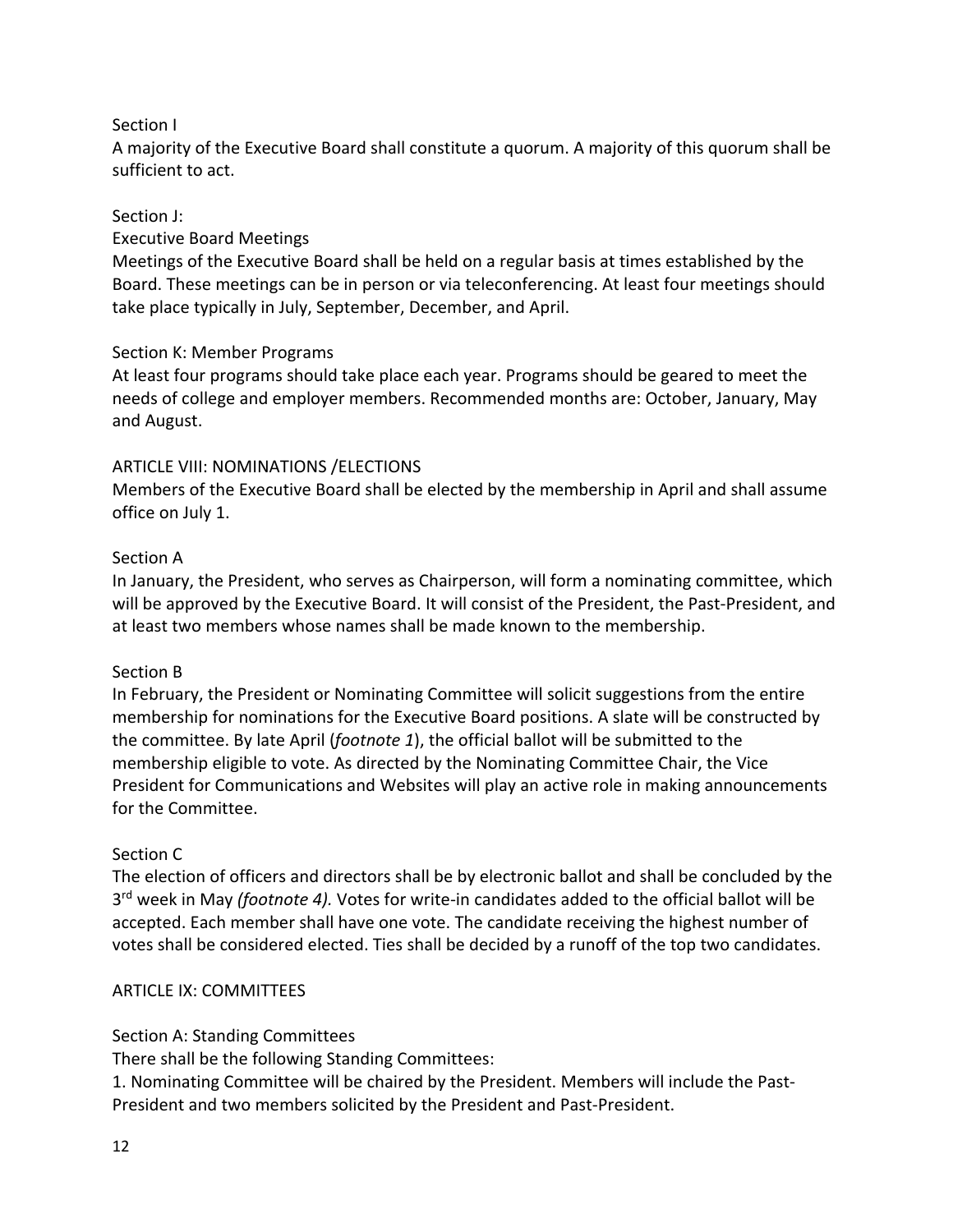2. Programming Committee will be chaired by the President-Elect/Vice President of Programming.

3. Event and Recognition Committee will be chaired by the Vice President for Awards.

Section: B Ad Hoc Committees and Task Forces

1. The Executive Board shall have the authority to establish standing committees, ad-hoc committees, and task forces, as deemed necessary to promote the goals of the organization.

2. These newly formed ad-hoc committees shall carry out the functions and procedures determined by the Executive Board.

3. Other independent consultant positions will be established by the Executive Board as necessary.

### ARTICLE X: DUES AND FISCAL POLICY

### Section A

Dues shall be determined by the Executive Board. Proposed changes in dues shall be approved by the Executive Board prior to being presented to the membership.

### Section B

The fiscal year of the New Jersey Career Center Consortium shall be the twelve-month period from July 1 to June 30.

### Section C

1. Dues shall be billed to members at the beginning of the new fiscal year. Membership shall be terminated if payment is not received by September 30.

2. New members shall pay full dues for the fiscal period during which they are admitted.

### ARTICLE XI: AMENDMENTS

### Section A

1. Amendments to the constitution of the New Jersey Career Center Consortium shall be recommended by the Executive Board and voted upon by the membership in either of the following ways:(a) The members present at the annual spring meeting may vote, provided that all members have been advised in writing at least thirty days prior to the annual spring meeting. An affirmative vote of two-thirds of the votes cast by those members present or by proxy shall be required for passage. (b) The membership shall be polled by e-mail. An